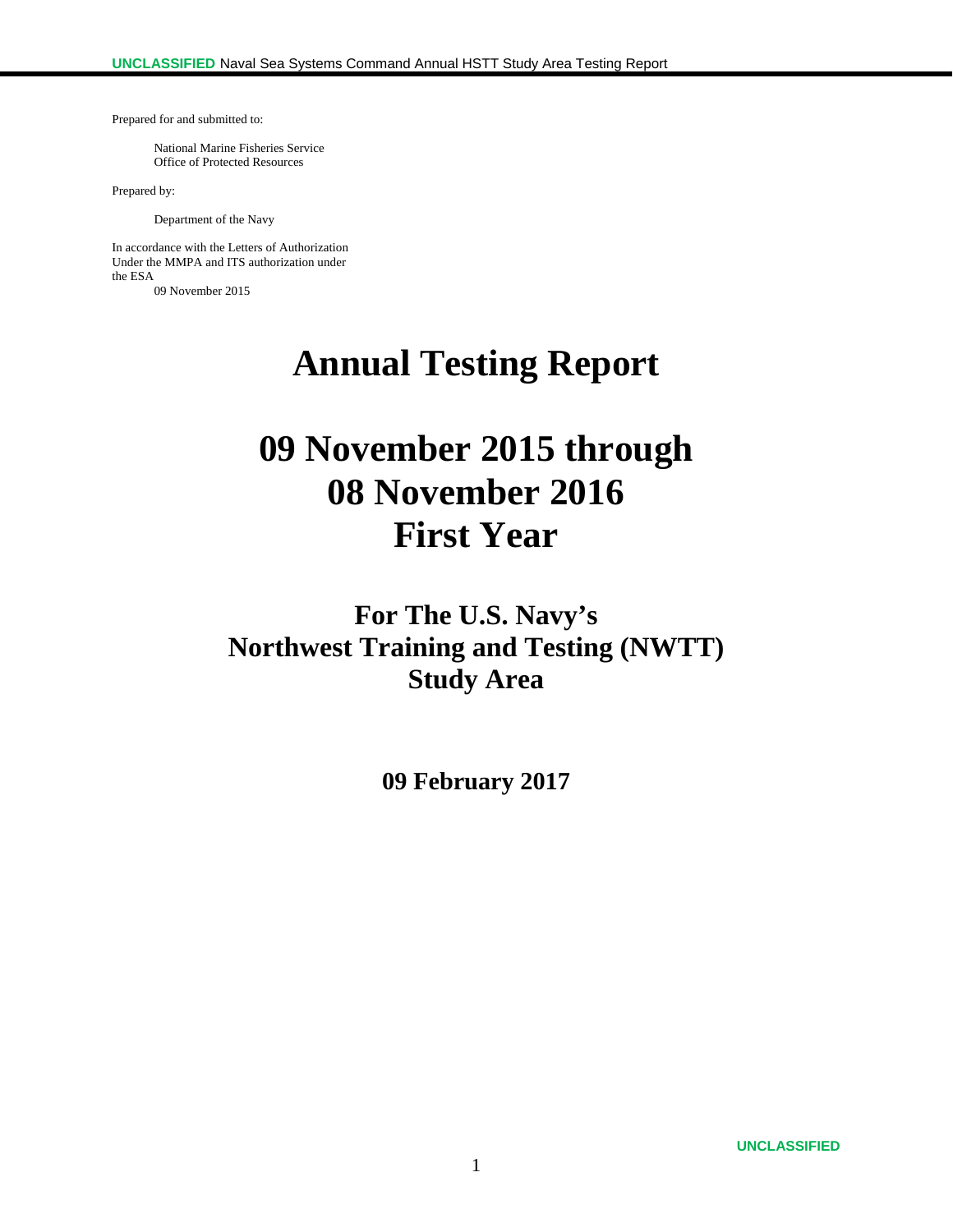# **TABLE OF CONTENTS**

#### ANNUAL NWTT TESTING REPORT

| (1) NWTT – Description of the Level of Testing Conducted in the NWTT Study Area during the Reporting Period                                                                                                                                                                                                                                                                                        |
|----------------------------------------------------------------------------------------------------------------------------------------------------------------------------------------------------------------------------------------------------------------------------------------------------------------------------------------------------------------------------------------------------|
| (i) Total annual and 5 year cumulative usage of each type of sound source                                                                                                                                                                                                                                                                                                                          |
|                                                                                                                                                                                                                                                                                                                                                                                                    |
|                                                                                                                                                                                                                                                                                                                                                                                                    |
| (i) Annual amount of MF and HF Sonar Use in the Olympic Coast National Marine Sanctuary<br>(ii) Annual amount of MF and HF Sonar Use in the Humpback Whale Northern Feeding Area<br>(iii) Annual amount of MF and HF Sonar Use in the Stonewall and Heceta Bank Feeding Area<br>(iv) Annual amount of MF and HF Sonar Use in the boundaries of the Grey Whale Northern Puget Sound<br>Feeding Area |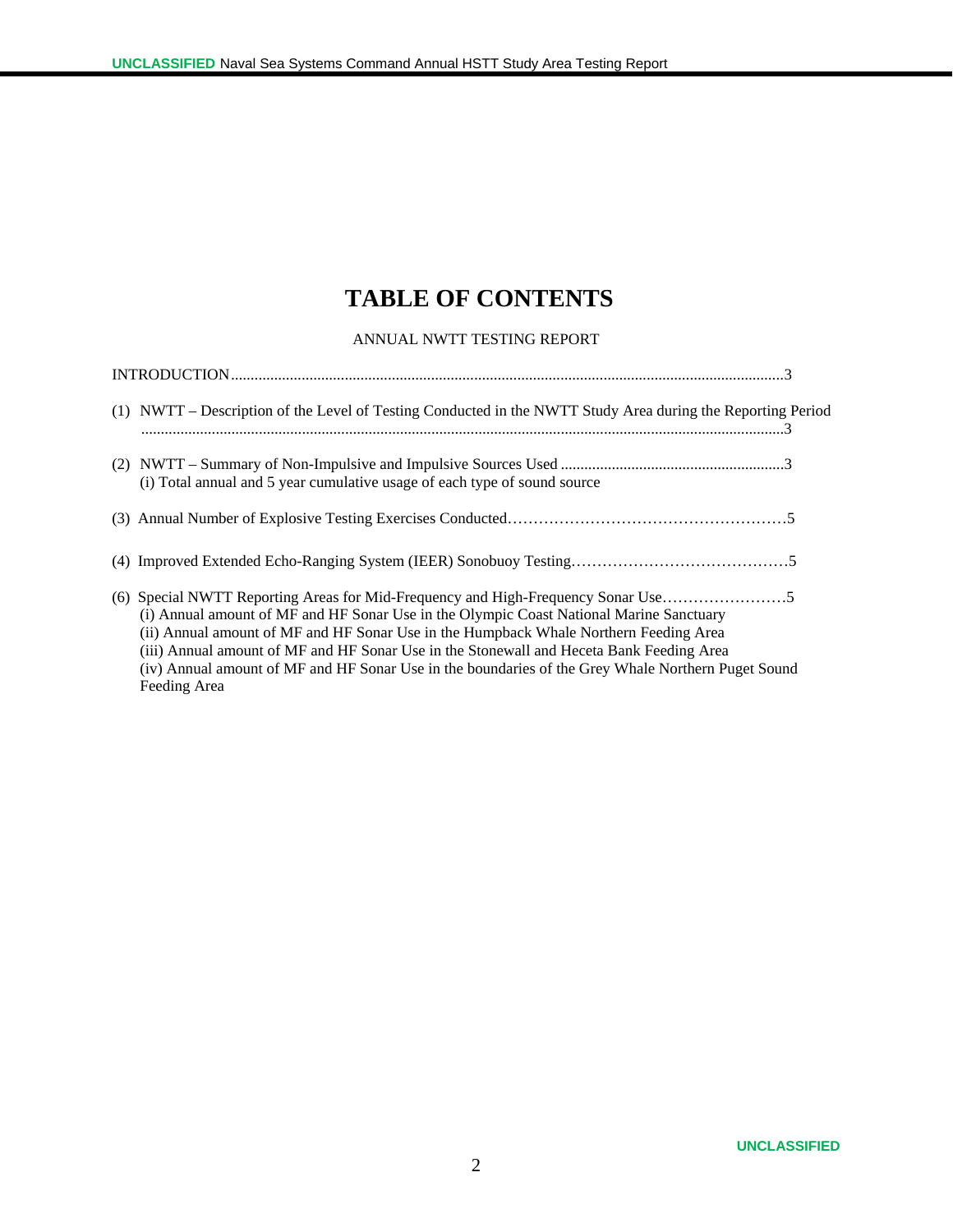# **NORTHWEST TRAINING AND TESTING ANNUAL TESTING REPORT**

# **INTRODUCTION**

The Naval Sea Systems Command prepared this Annual Testing Report covering the period from 09 November 2015 to 08 November 2016 in compliance with the National Marine Fisheries Service (NMFS) Final Rule under the Marine Mammal Protection Act (MMPA) for the Northwest Training and Testing (NWTT) Study Area.

In the NWTT Study Area Letters of Authorization "Requirements Annual Exercise and Testing Reports" are specified in paragraph 7.(e).

The information in this Annual Testing Report represents the best practical data collection for this period.

## **(1)NWTT – Description of the Level of Testing Conducted in the NWTT Study Area during the Reporting Period**

The level of testing within the NWTT study area was low. Use of all authorized sound sources was well within the amounts described and analyzed in the NWTT EIS/OEIS and the NWTT Letter of Authorization

#### **(2) NWTT – Summary of Non-Impulsive and Impulsive Sources Used**

#### **(i) Total annual and 5 year cumulative usage of each type of sound source**

This section summarizes total annual and cumulative 5-year usage of each type of sound source used within the NWTT study area.

|                 | <b>Authorized testing sound sources</b><br>50 CFR §218.144                                   | <b>Authorized Amount</b><br>(09 Nov 15-<br>08 Nov 16) | <b>Actual Usage</b><br>(09 Nov 15-<br>08 Nov 16) | % Used of<br><b>Authorized</b><br><b>Amount</b> |  |  |
|-----------------|----------------------------------------------------------------------------------------------|-------------------------------------------------------|--------------------------------------------------|-------------------------------------------------|--|--|
|                 | <b>Active Acoustic Sources Used</b>                                                          |                                                       |                                                  |                                                 |  |  |
| LF4             | Low frequency sources from 180 dB up to 200<br>dB                                            | 110 hours                                             | $\ast$                                           | $\ast$                                          |  |  |
| LF5             | Low frequency sources from 160 dB up to 180<br>dB                                            | 71 hours                                              | $\ast$                                           | $\ast$                                          |  |  |
| MF1             | Hull-mounted sonars (e.g. SQS-53)                                                            | 32 hours                                              | $\ast$                                           | $\ast$                                          |  |  |
| MF3             | Hull-mounted sonar (e.g. BQQ-10)                                                             | 145 hours                                             | $\ast$                                           | $\ast$                                          |  |  |
| MF4             | Helicopter dipping sonar (e.g. AQS-13/22)                                                    | 10 hours                                              | $\ast$                                           | $\ast$                                          |  |  |
| MF5             | Acoustic sonobuoys (e.g. SSQ-62)                                                             | 273 items                                             | $\ast$                                           | $\ast$                                          |  |  |
| MF <sub>6</sub> | Underwater sound signaling devices<br>(e.g. MK 84 SUS)                                       | 12 items                                              | $\ast$                                           | $\ast$                                          |  |  |
| MF <sub>8</sub> | Other active sources greater than 200dB<br>40 hours                                          |                                                       | $\ast$                                           | $\ast$                                          |  |  |
| MF9             | Other active sources from 180 dB up to 200<br>dB                                             | 1183 hours                                            | $\ast$                                           | $\ast$                                          |  |  |
| <b>MF10</b>     | Other active sources from 160 dB up to 180<br>1156 hours<br>dB                               |                                                       | $\ast$                                           | $\ast$                                          |  |  |
| <b>MF11</b>     | Hull mounted surface ship sonar with an<br>34 hours<br>active duty cycle of greater than 80% |                                                       | $\ast$                                           | $\ast$                                          |  |  |
| <b>MF12</b>     | $\ast$<br>High duty cycle towed array sonars<br>24 hours<br>$(e.g. HDC-VDS)$                 |                                                       |                                                  | ∗                                               |  |  |
| HF1             | Hull-mounted submarine sonar (e.g. BQQ-10)                                                   | 161 hours                                             | $\ast$                                           | $\ast$                                          |  |  |
| HF3             | Other hull-mounted submarine sonars                                                          | 145 hours                                             | $\ast$                                           | $\ast$                                          |  |  |
| HF <sub>5</sub> | Other active sources greater than 200dB                                                      | 360 hours                                             | $\ast$                                           | $\ast$                                          |  |  |

#### **Table 2-1. Testing sound source usage within the NWTT Study Area by source bin**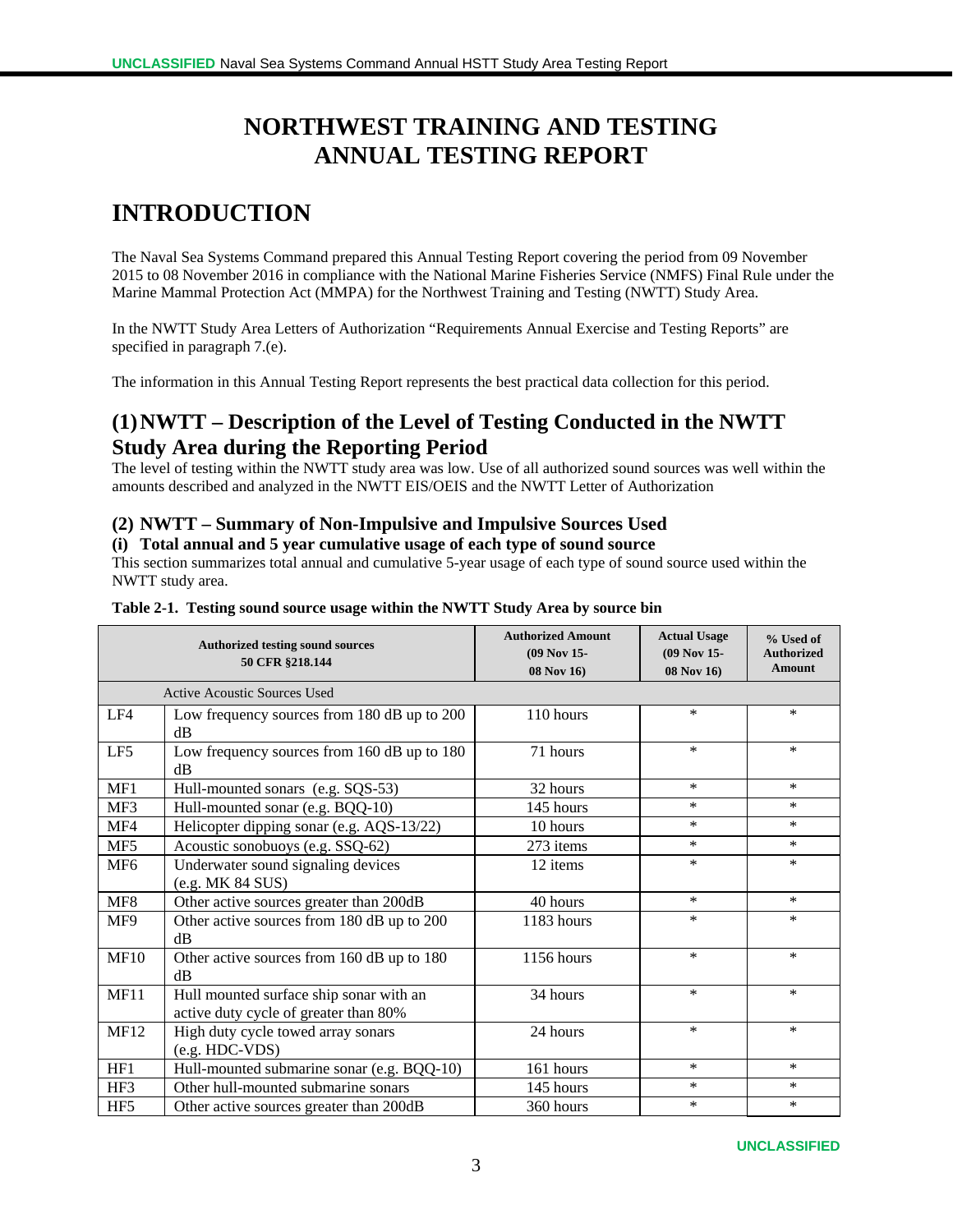| HF <sub>6</sub>                                                  | Other active sources from 180 dB up to 200  | 2099 hours          | $\ast$ | $\ast$ |
|------------------------------------------------------------------|---------------------------------------------|---------------------|--------|--------|
|                                                                  | dB                                          |                     |        |        |
| VHF <sub>2</sub><br>Active sources with a frequency greater than |                                             | 35 hours            | $\ast$ | $\ast$ |
|                                                                  | 100 kHz, up to 200 kHz with a source level  |                     |        |        |
|                                                                  | less than 200 dB                            |                     |        |        |
| ASW1                                                             | Mid-frequency Deep Water Active Distributed | 16 hours            | $\ast$ | $\ast$ |
|                                                                  | System (DWADS)                              |                     |        |        |
| ASW2                                                             | Mid-frequency Multi-static Active Coherent  | 170 items           | $\ast$ | $\ast$ |
|                                                                  | sonobuoy (e.g. SSQ-125)                     |                     |        |        |
| ASW2                                                             | Mid-frequency Multi-static Active Coherent  | 64 hours            | $\ast$ | $\ast$ |
|                                                                  | sonobuoy (e.g. SSQ-125)                     |                     |        |        |
| ASW3                                                             | Mid-frequency towed acoustic                | 444 hours           | $\ast$ | $\ast$ |
|                                                                  | countermeasure (e.g. SLQ-25)                |                     |        |        |
| ASW4                                                             | Mid-frequency expendable acoustic device    | 1182 devices        | $\ast$ | $\ast$ |
|                                                                  | countermeasure (e.g. MK 3)                  |                     |        |        |
| M <sub>3</sub>                                                   | Mid-frquency acoustic modems (greater than  | 1519 hours          | $\ast$ | $\ast$ |
|                                                                  | 190 dB)                                     |                     |        |        |
| TORP1                                                            | Lightweight torpedo (e.g. MK 46,/MK 54)     | 315 items           | $\ast$ | $\ast$ |
| TORP2                                                            | Heavyweight torpedo (e.g. MK48)             | 299 items           | $\ast$ | $\ast$ |
| SD <sub>1</sub>                                                  | Swimmer detection sonars                    | 757 hours           | $\ast$ | $\ast$ |
| SAS <sub>2</sub>                                                 | HF SAS Systems                              | 798 hours           | $\ast$ | $\ast$ |
|                                                                  | Explosive sources used                      |                     |        |        |
| E3                                                               | $>0.5$ lb to 2.5 lb NEW                     | 72 detonations      | $\ast$ | $\ast$ |
| E4                                                               | $>2.5$ lb to 5 lb NEW                       | 140 detonations (70 | $\ast$ | $\ast$ |
|                                                                  |                                             | sonobuoys)          |        |        |
| $\mathop{\hbox{\rm E}} 8$                                        | $>60$ lb to 100 lb NEW                      | 3 detonations       | $\ast$ | $*$    |
| E11                                                              | $>500$ lb to $650$ lb NEW                   | 3 detonations       | $\ast$ | $\ast$ |

\*Information is presented in the classified version of this report.

| Table 2-2. 5-year cumulative testing sound source usage within the NWTT Study Area by source bin |  |  |
|--------------------------------------------------------------------------------------------------|--|--|
|                                                                                                  |  |  |

| Sound<br><b>Source Bin</b> | Year 1<br><b>Actual Usage</b><br>(09 Nov 15-<br>08 Nov 16) | <b>5-yr Authorized Amount</b><br>(09 Nov 15-<br>08 Nov 18) | 5-yr Cumulative<br><b>Actual Usage</b><br>(09 Nov 15-<br>$08$ Nov $16)$ ) | % Used of 5-yr<br><b>Authorized Amount</b> |
|----------------------------|------------------------------------------------------------|------------------------------------------------------------|---------------------------------------------------------------------------|--------------------------------------------|
|                            |                                                            | Active Acoustic Sources Used During Annual Testing         |                                                                           |                                            |
| LF4                        | *                                                          | 550 hours                                                  | $\ast$                                                                    | $\ast$                                     |
| LF5                        | $\ast$                                                     | 355 hours                                                  | $\ast$                                                                    | *                                          |
| MF1                        | $\ast$                                                     | 160 hours                                                  | $\ast$                                                                    | *                                          |
| MF3                        | $\ast$                                                     | 725 hours                                                  | $\ast$                                                                    | *                                          |
| MF4                        | $\ast$                                                     | 50 hours                                                   | $\ast$                                                                    | $\ast$                                     |
| MF5                        | $\ast$                                                     | 1365 items                                                 | $\ast$                                                                    | *                                          |
| MF <sub>6</sub>            | $\ast$                                                     | 60 items                                                   | $\ast$                                                                    | *                                          |
| MF8                        | $\ast$                                                     | 200 hours                                                  | $\ast$                                                                    | *                                          |
| MF9                        | $\ast$                                                     | 5915 hours                                                 | $\ast$                                                                    | *                                          |
| <b>MF10</b>                | $\ast$                                                     | 5780 hours                                                 | $\ast$                                                                    | $\ast$                                     |
| <b>MF11</b>                | $\ast$                                                     | 170 hours                                                  | $\ast$                                                                    | *                                          |
| <b>MF12</b>                | $\ast$                                                     | 120 hours                                                  | $\ast$                                                                    | *                                          |
| HF1                        | $\ast$                                                     | 805 hours                                                  | $\ast$                                                                    | *                                          |
| HF3                        | $\ast$                                                     | 725 hours                                                  | $\ast$                                                                    | *                                          |
| HF <sub>5</sub>            | $\ast$                                                     | 1800 hours                                                 | $\ast$                                                                    | $\ast$                                     |
| HF <sub>6</sub>            | *                                                          | 10495 hours                                                | $\ast$                                                                    | *                                          |

**UNCLASSIFIED**